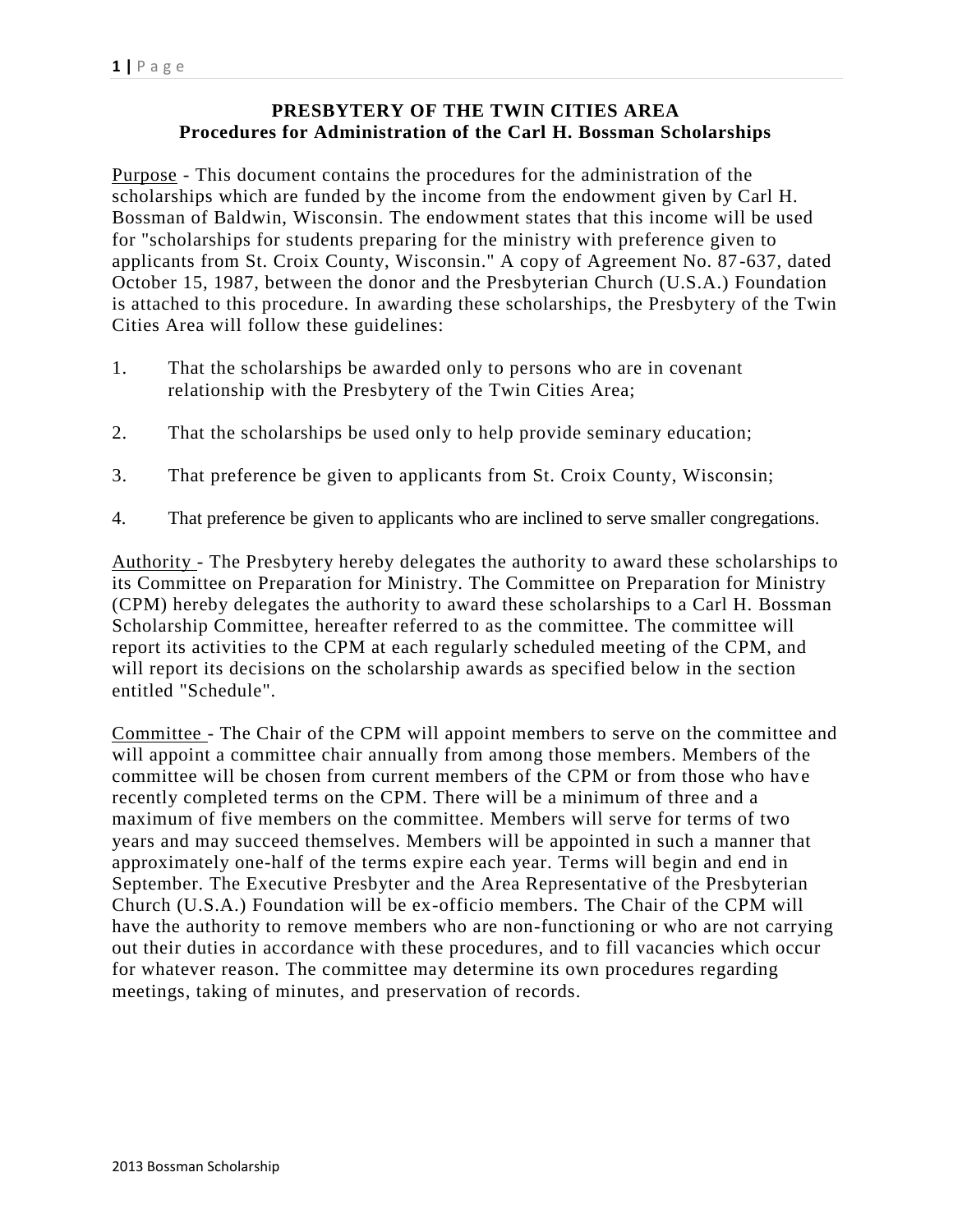Responsibilities - The committee has these general duties:

- l. To publicize the existence of the scholarships and the methods of applying for the scholarships;
- 2. To receive applications and act on them by awarding monetary scholarships to selected applicants;
- 3. To oversee the distribution of the scholarship funds, utilizing the presbytery's financial procedures;
- 4. To communicate to the presbytery community the details of the awards in such a way as to heighten awareness of the scholarships and to promote the intentions of the donor;
- 5. To communicate details of the awards to the donor.

Applications - The committee will require applications from all who wish to be considered for the scholarships. All applicants will be required to complete a specific application process. The committee provides an application form. (A copy of the form is attached to this procedure and is a part of this procedure document.) The committee will require a standard financial report, the Graduate and Professional School Financial Aid Service (GAPSFAS) form, to be submitted. The committee may require interviews of some or all applicants, and may require other written or reference information, including seminary transcripts, and may also require such other information or documentation as it deems necessary or helpful in fulfilling its responsibilities. The purpose of the form and application process is to elicit information which will enable the committee to determine how well the applicant meets the criteria on which the award decisions are based.

Eligibility - The scholarships will be awarded only to applicants who are in a covenant relationship with the Presbytery of the Twin Cities Area. Awards will be made on the conditions that the person remain in a covenant relationship with the presbytery, and, at the time of receipt of the funds, be enrolled in seminary classes for the period of the award, make satisfactory academic progress, and submit a transcript for the previous term when applicable.

Criteria for Awards - The criteria on which the scholarship award decisions will be based are these:

- 1. The degree to which the applicant shows a need for financial assistance in meeting seminary education costs;
- 2. How well the applicant meets the guidelines set forth above in the section entitled "Purpose".

From funds available, the committee will award monetary scholarships to the applicant or applicants who, in its judgment, best meet these criteria.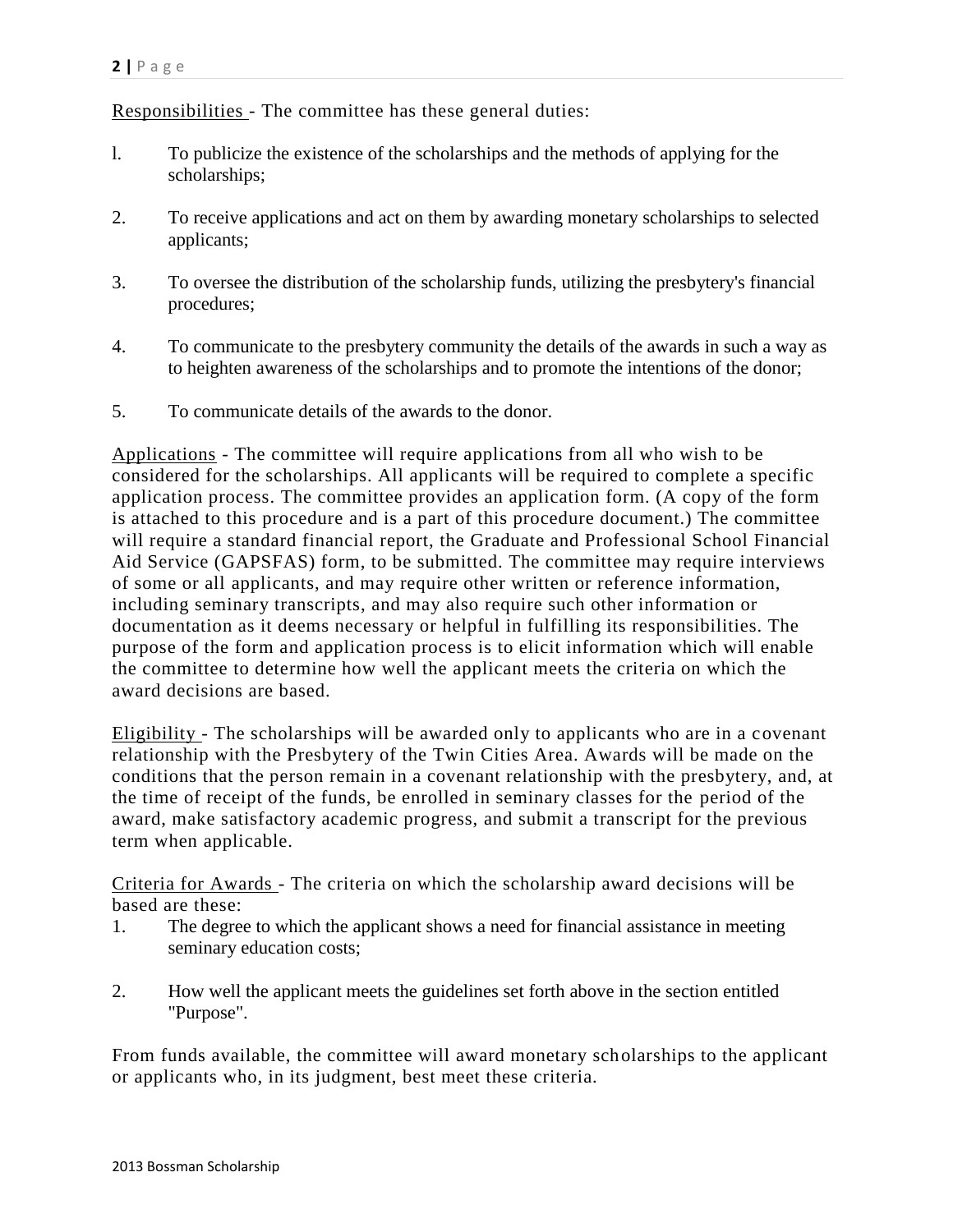## Monetary Scholarships -

- l. Scholarships will be awarded annually according to the schedule shown in the section entitled "Schedule". The awards may cover one or more semesters or quarters, depending on the situation of each individual recipient.
- 2. Recipients may reapply and receive awards for more than one year. The committee may waive parts of the application process for recipients who are applying for an additional year's award.
- 3. The financial procedures established by the endowment agreement call for quarterly transfers of the endowment income from the Presbyterian Church (U.S.A.) Foundation to the Presbytery of the Twin Cities Area. These amounts are to be held in a separate fund at the presbytery and to earn income through the presbytery's investment process until expended. Thus, the balance in this separate fund, which includes transfers from the Presbyterian Church (U.S.A.) Foundation and income earned from the presbytery's investment process, is the amount available for scholarships. The total amount available for scholarships each year will be the amount in the separate fund at the June month-end closing of the presbytery's books. The committee will estimate this amount when making its decision in March. The committee will award scholarships for the entire amount unless it determines that the applicants and their needs do not warrant it. Any balance not awarded in one year will remain in the separate fund and thus be added to the amount available for the next year.
- 4. The maximum amount of any scholarship for any individual will not exceed the total cost for that individual of tuition, fees, books, and supplies for degree -related courses during the school year, semesters, or quarters to which the scholarship applies.
- 5. The committee reserves the right not to disburse funds to an individual if, in the interval between the announcement of the award and the disbursement date, the situation of the applicant changes in any way that pertains to the award. This would include, but not be limited to, changes in educational plans, failure to make satisfactory academic progress, changes in financial condition, or material misrepresentation in the application.
- 6. The committee may request the recipient to repay funds that have been disbursed if the funds are not used as intended or if there is material misrepresentation in the application.

Schedule - These dates and events describe the flow of application, award, and disbursement for scholarships pertaining to the academic year beginning the following September.

Publicity: September through November will be the period for publicizing the existence of the scholarships and the details of the application process. Besides general publicity, the committee will communicate directly with all eligible or potentially eligible persons known to it.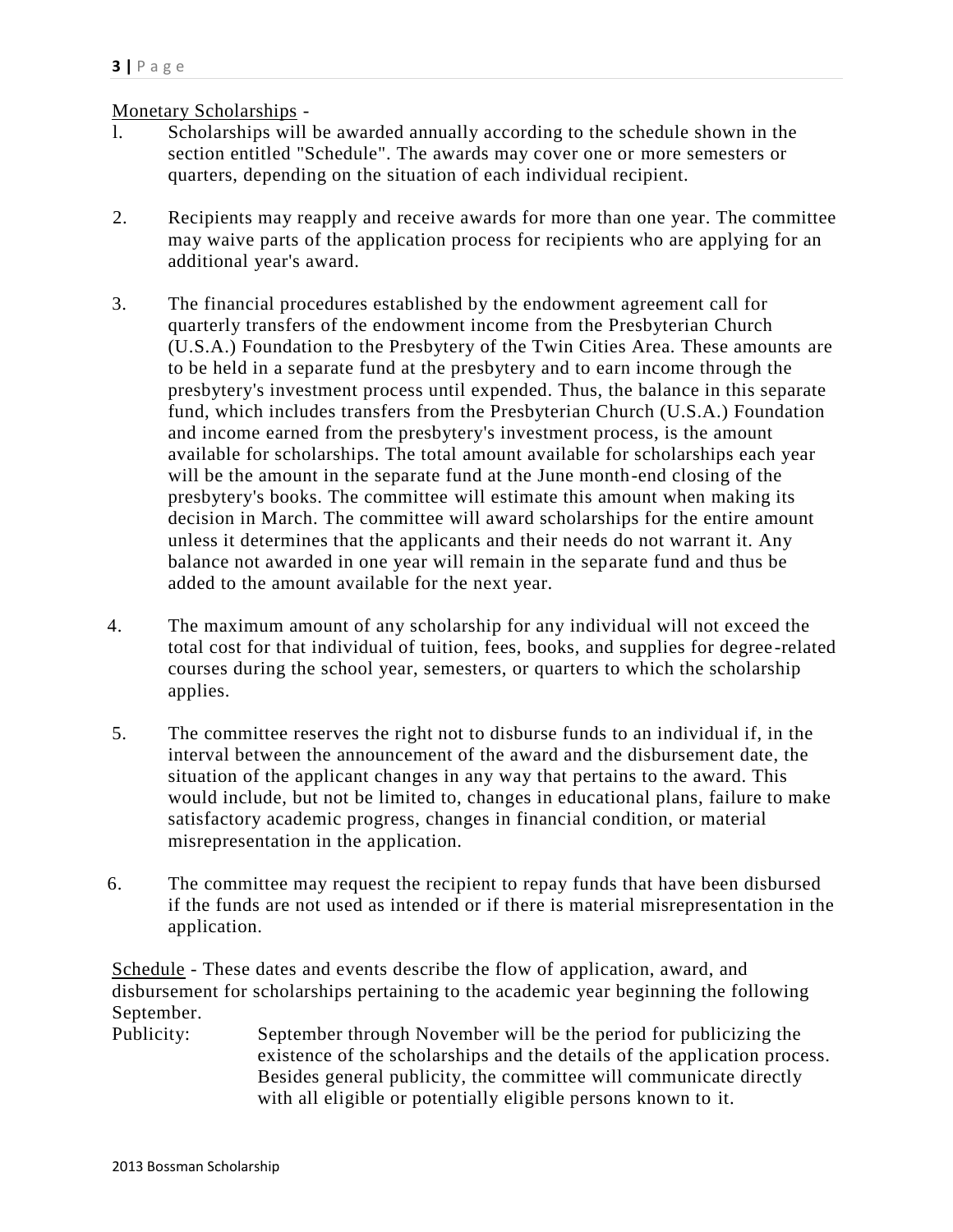| Applications: | The committee will consider applications received between April 1<br>and May 31.                                                                                                                                                                        |
|---------------|---------------------------------------------------------------------------------------------------------------------------------------------------------------------------------------------------------------------------------------------------------|
| Decision:     | The committee will determine the recipients and the amounts to be<br>awarded by July 1. The committee will report its award decisions to<br>the CPM at the regular March meeting of the CPM.                                                            |
| Awards:       | The recipients will be notified and the awards announced on or about<br>June 30. The names of the recipients will be communicated to the<br>presbytery. The donor of the endowment will be provided details<br>regarding the awards and the recipients. |
| Disbursement: | Funds will be disbursed at the beginning of the academic year,<br>semesters, or quarters for which they are awarded.                                                                                                                                    |

Taxes - It is an objective of this procedure that the scholarships given under this procedure not be subject to federal or state income tax for the recipients. The committee will make the awards for tuition, fees, books, supplies, etc., which under the 1986 Internal Revenue Code are not subject to taxation. However, the committee will furnish an election form or other written instrument by which each recipient may select the mode of payment, date of payment, to whom paid, etc. This is intended to allow recipients flexibility in controlling the tax status of their awards and in coordinating the awards with other sources of income that they may receive.

General - The committee will not discriminate on the basis of race, or sex, or marital status, or age. The Presbytery of the Twin Cities Area reserves the right to amend these procedures and all particulars, except the terms and conditions of the original gift. The committee has sole discretion to determine the recipient and the amount of each scholarship.

Attachments to the Procedure -

- 1. Presbyterian Church (U.S.A.) Foundation Agreement No. 87-637
- 2. Carl H. Bossman Scholarship Application Form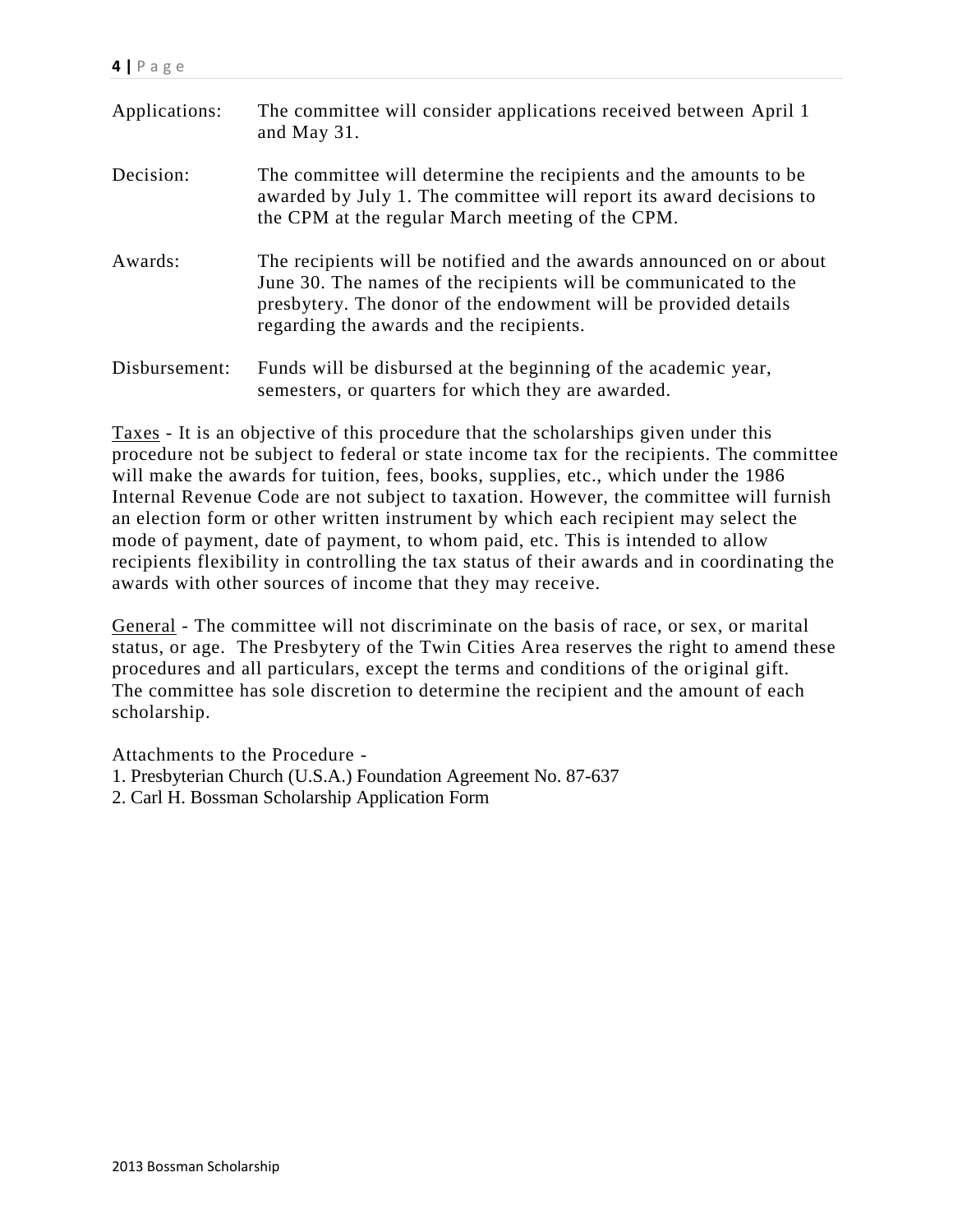## **PRESBYTERY OF THE TWIN CITIES AREA Carl H. Bossman Scholarships Application Form**

Send completed application to the Presbytery of the Twin Cities Area office by May 1, 2014 for scholarships covering the next September – May academic year. While preference is given to those applicants who are open to serving in a rural church or in Wisconsin, this is not a requirement for the application.

#### **Personal Information:**

| Home<br>Church: <u>Church: Church Church Church Church Church Church Church Church Church Church Church Church Church Church Church Church Church Church Church Church Church Church Church Church Church Church Church Church Church Ch</u> | Academic |         |        |
|----------------------------------------------------------------------------------------------------------------------------------------------------------------------------------------------------------------------------------------------|----------|---------|--------|
| Current<br>Address:                                                                                                                                                                                                                          |          |         |        |
| Permanent                                                                                                                                                                                                                                    |          |         |        |
| <b>Covenant Relationship with the Presbytery:</b>                                                                                                                                                                                            |          |         |        |
| Date enrolled as an inquirer:                                                                                                                                                                                                                |          |         |        |
| Most recent annual consultation date:                                                                                                                                                                                                        |          |         |        |
|                                                                                                                                                                                                                                              |          |         |        |
| Name of liaison assigned by the                                                                                                                                                                                                              |          |         |        |
| <b>Academic Information:</b>                                                                                                                                                                                                                 |          |         |        |
|                                                                                                                                                                                                                                              |          |         |        |
|                                                                                                                                                                                                                                              |          |         |        |
| Year in seminary as of next fall (circle one):                                                                                                                                                                                               | Junior   | Middler | Senior |
| Expected date of graduation:                                                                                                                                                                                                                 |          |         |        |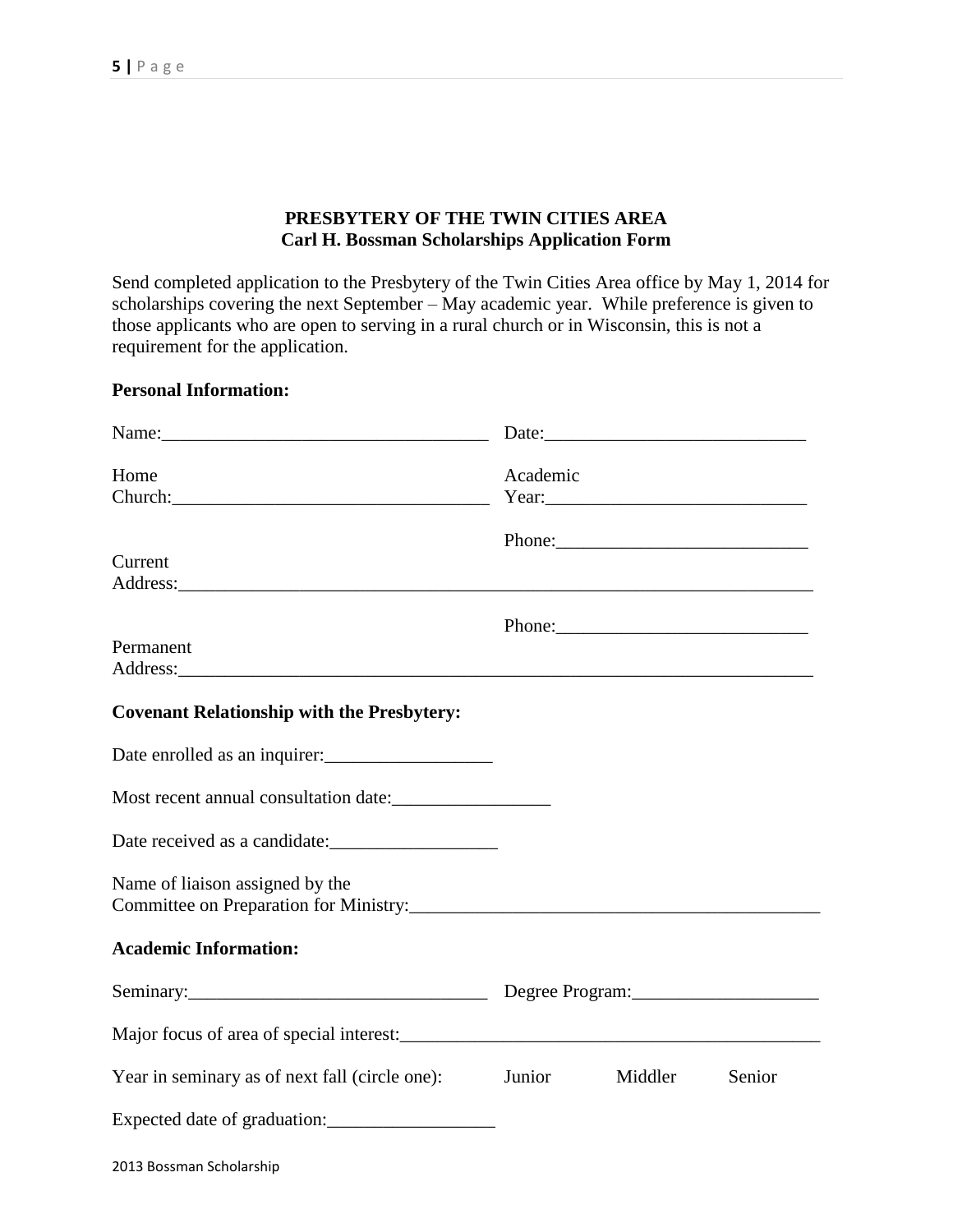Number of terms in academic year:\_\_\_\_\_\_\_\_\_\_\_\_\_\_\_\_\_\_\_\_

Cumulative GPA:\_\_\_\_\_\_\_\_\_\_\_\_\_\_\_ Through term ending:\_\_\_\_\_\_\_\_\_\_\_\_\_\_\_\_\_\_\_\_\_\_

Please attach the latest transcript (and seminary evaluation of academic achievement if on a pass/fail system).

Attending: Full time: Part time:

(indicate % of full time)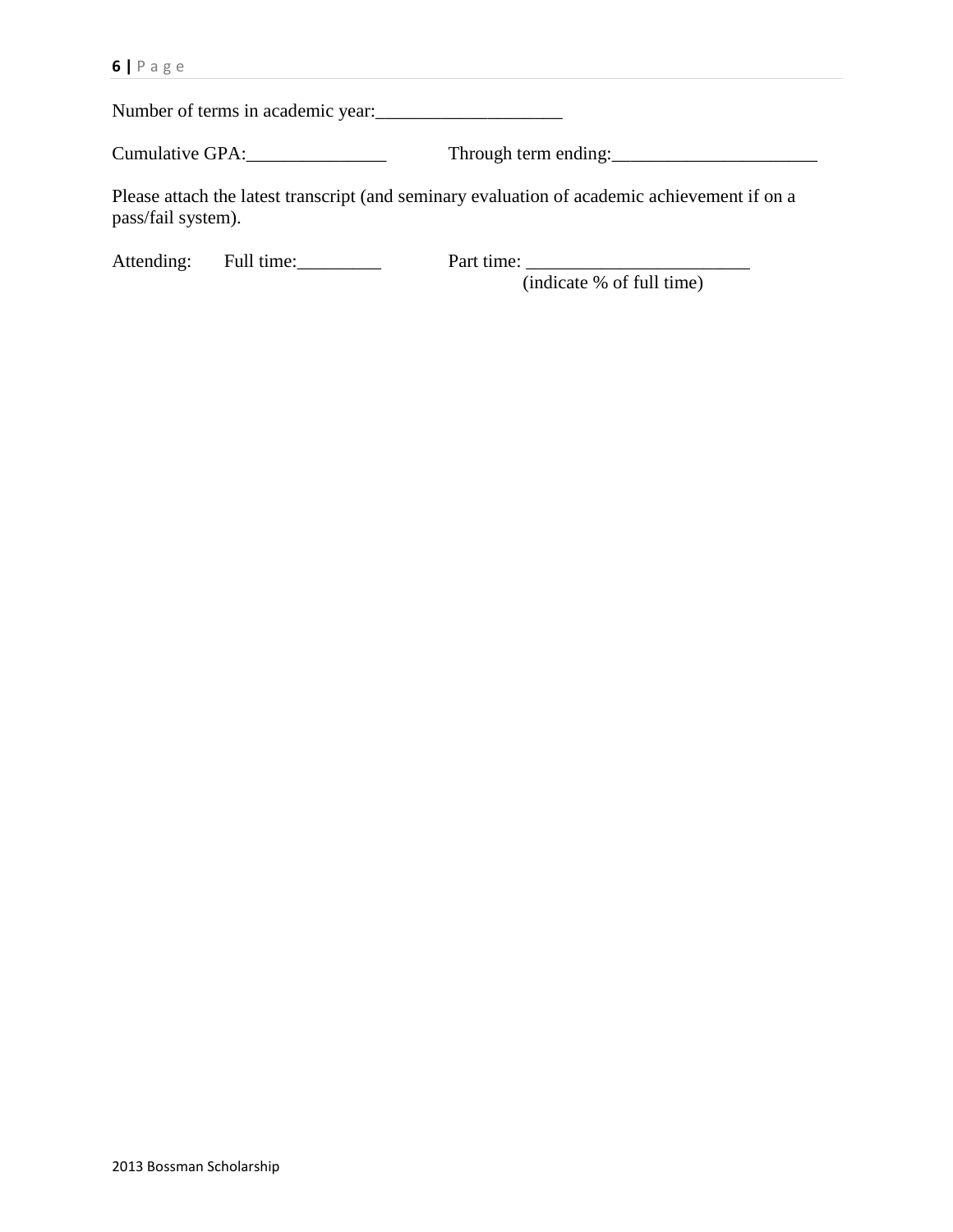## **Church Experience:**

List all churches with which you have been involved. List your home church and the church you are currently attending first. - - - - - - - - - - - - - - - - - - - - - - - - - - - - - - - - - - - - - - - - - - - - - - - - - - - - - - - - - - - - - - - - - - - Church Name:\_\_\_\_\_\_\_\_\_\_\_\_\_\_\_\_\_\_\_\_\_\_\_\_\_\_\_\_\_ City, State:\_\_\_\_\_\_\_\_\_\_\_\_\_\_\_\_\_\_\_\_\_\_\_\_\_\_ Approximate number Denomination:\_\_\_\_\_\_\_\_\_\_\_\_\_\_\_\_\_\_\_\_\_\_\_\_\_\_\_\_\_ of members:\_\_\_\_\_\_\_\_\_\_\_\_\_\_\_\_\_\_\_\_\_\_\_\_\_ Dates of involvement:\_\_\_\_\_\_\_\_\_\_\_\_\_\_\_\_\_\_\_\_\_\_\_ Member (circle one): Yes No Types of involvement:\_\_\_\_\_\_\_\_\_\_\_\_\_\_\_\_\_\_\_\_\_\_\_\_\_\_\_\_\_\_\_\_\_\_\_\_\_\_\_\_\_\_\_\_\_\_\_\_\_\_\_\_\_\_\_\_\_\_\_ - - - - - - - - - - - - - - - - - - - - - - - - - - - - - - - - - - - - - - - - - - - - - - - - - - - - - - - - - - - - - - - - - - - Church Name:\_\_\_\_\_\_\_\_\_\_\_\_\_\_\_\_\_\_\_\_\_\_\_\_\_\_\_\_\_ City, State:\_\_\_\_\_\_\_\_\_\_\_\_\_\_\_\_\_\_\_\_\_\_\_\_\_\_ Approximate number Denomination:\_\_\_\_\_\_\_\_\_\_\_\_\_\_\_\_\_\_\_\_\_\_\_\_\_\_\_\_\_ of members:\_\_\_\_\_\_\_\_\_\_\_\_\_\_\_\_\_\_\_\_\_\_\_\_\_ Dates of involvement: No and Member (circle one): Yes No Types of involvement:\_\_\_\_\_\_\_\_\_\_\_\_\_\_\_\_\_\_\_\_\_\_\_\_\_\_\_\_\_\_\_\_\_\_\_\_\_\_\_\_\_\_\_\_\_\_\_\_\_\_\_\_\_\_\_\_\_\_\_ - - - - - - - - - - - - - - - - - - - - - - - - - - - - - - - - - - - - - - - - - - - - - - - - - - - - - - - - - - - - - - - - - - - Church Name:\_\_\_\_\_\_\_\_\_\_\_\_\_\_\_\_\_\_\_\_\_\_\_\_\_\_\_\_\_ City, State:\_\_\_\_\_\_\_\_\_\_\_\_\_\_\_\_\_\_\_\_\_\_\_\_\_\_ Approximate number Denomination:\_\_\_\_\_\_\_\_\_\_\_\_\_\_\_\_\_\_\_\_\_\_\_\_\_\_\_\_\_ of members:\_\_\_\_\_\_\_\_\_\_\_\_\_\_\_\_\_\_\_\_\_\_\_\_\_ Dates of involvement:<br>No Member (circle one): Yes No Types of involvement:\_\_\_\_\_\_\_\_\_\_\_\_\_\_\_\_\_\_\_\_\_\_\_\_\_\_\_\_\_\_\_\_\_\_\_\_\_\_\_\_\_\_\_\_\_\_\_\_\_\_\_\_\_\_\_\_\_\_\_ - - - - - - - - - - - - - - - - - - - - - - - - - - - - - - - - - - - - - - - - - - - - - - - - - - - - - - - - - - - - - - - - - - - Church Name:\_\_\_\_\_\_\_\_\_\_\_\_\_\_\_\_\_\_\_\_\_\_\_\_\_\_\_\_\_ City, State:\_\_\_\_\_\_\_\_\_\_\_\_\_\_\_\_\_\_\_\_\_\_\_\_\_\_ Approximate number Denomination:\_\_\_\_\_\_\_\_\_\_\_\_\_\_\_\_\_\_\_\_\_\_\_\_\_\_\_\_\_ of members:\_\_\_\_\_\_\_\_\_\_\_\_\_\_\_\_\_\_\_\_\_\_\_\_\_

| Dates of involvement:    | Member (circle one): Yes | N <sub>0</sub> |
|--------------------------|--------------------------|----------------|
|                          |                          |                |
| Church Name: 2008        | City, State:             |                |
|                          | Approximate number       |                |
| Dates of involvement:    | Member (circle one): Yes | N <sub>0</sub> |
| Types of involvement:    |                          |                |
| 2013 Bossman Scholarship |                          |                |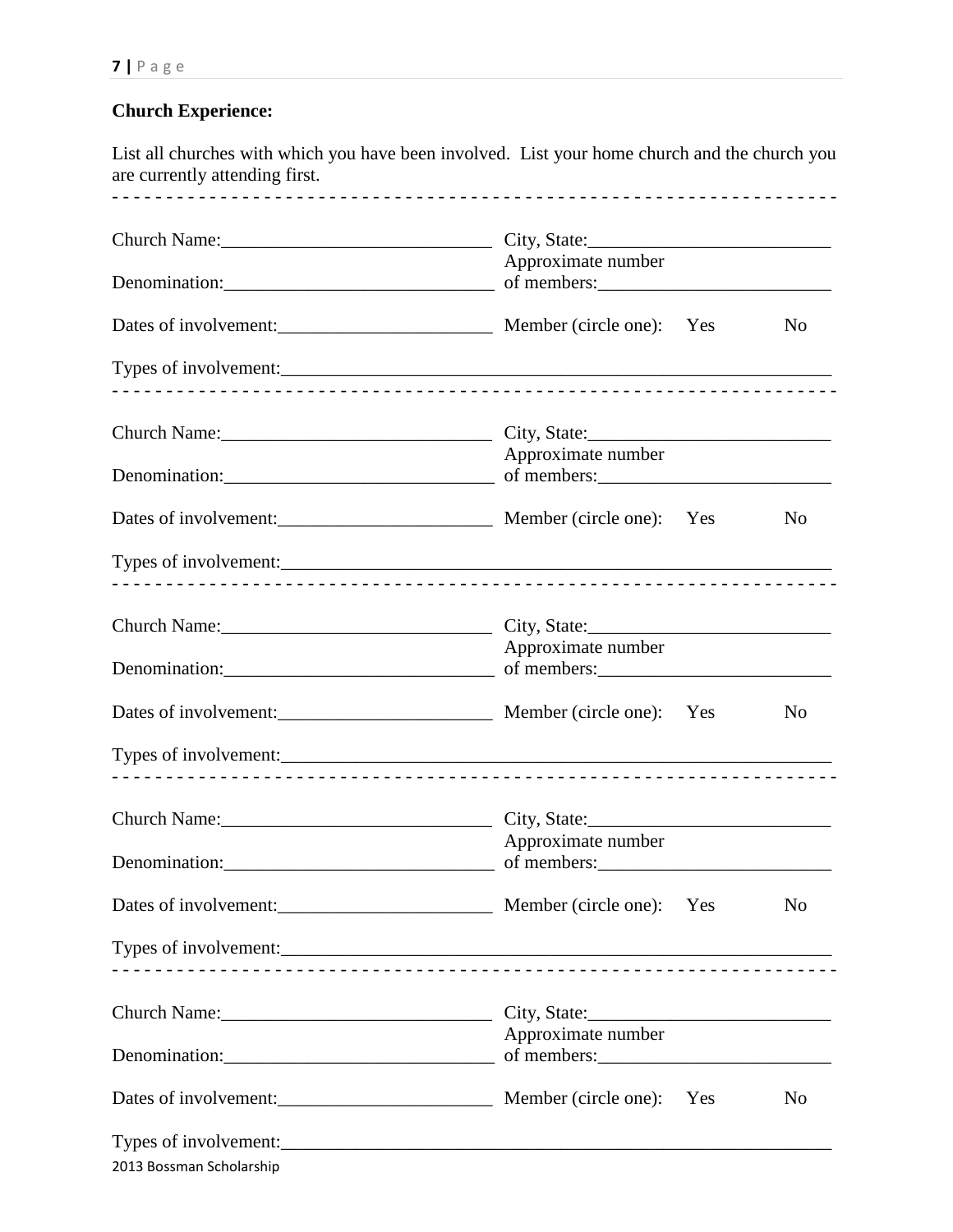Describe any experiences with the churches listed above that relate to your interest in serving smaller congregations. (Attach extra pages to the application if more space is needed for response.)

#### **Vocational Goals:**

(Attach extra pages to the application if more space is needed for response.)

1. What sort of call would you look for after completing seminary?

2. How long would you serve there?

3. What sort of call would you seek next?

4. What gifts do you bring to the sorts of calls you plan to seek?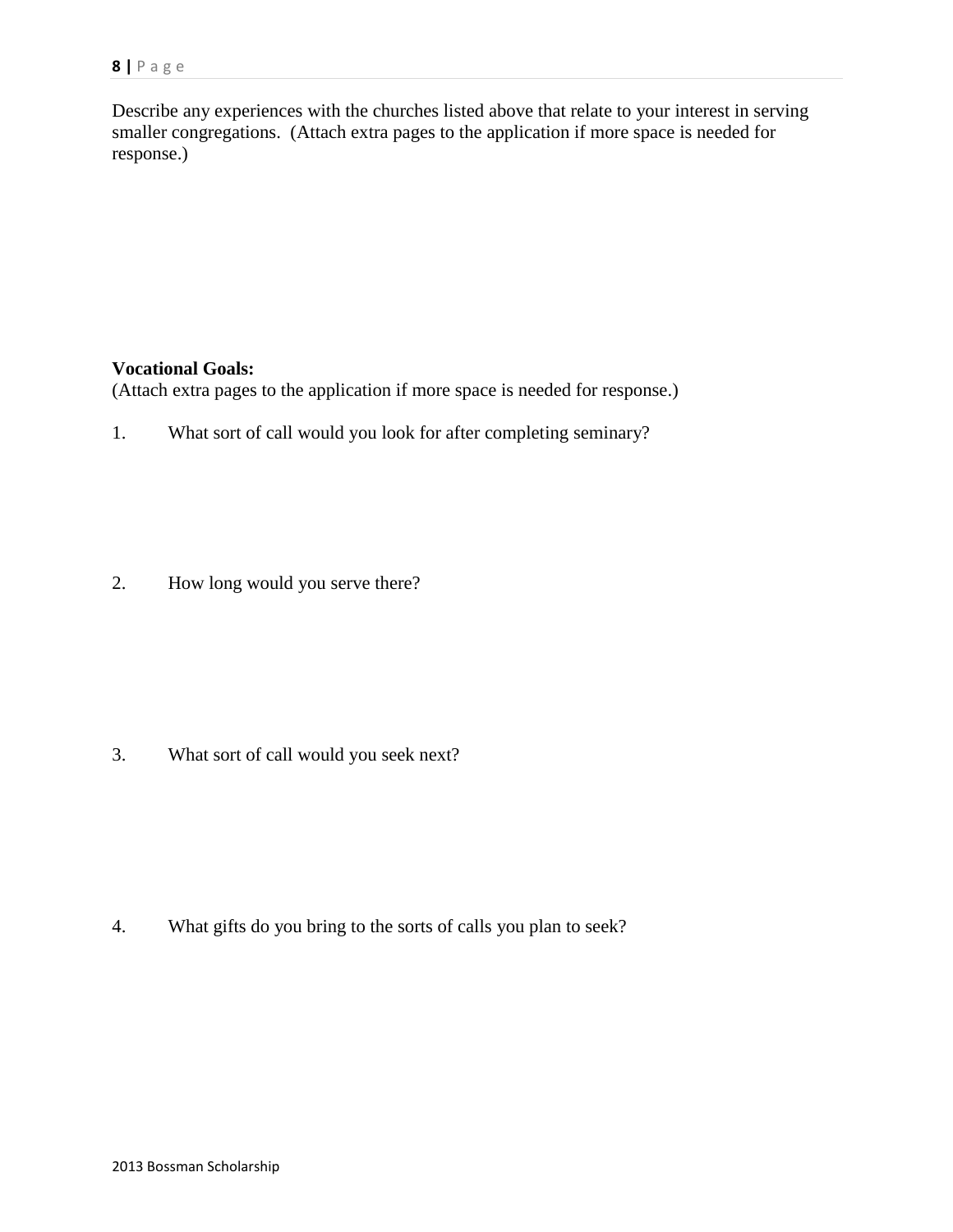# **Financial Need Information:**

| Marital Status (circle one): Single                                                                                  |        | Married |                                                                                                                                                                                                                                      |       |
|----------------------------------------------------------------------------------------------------------------------|--------|---------|--------------------------------------------------------------------------------------------------------------------------------------------------------------------------------------------------------------------------------------|-------|
|                                                                                                                      |        |         |                                                                                                                                                                                                                                      |       |
| Will spouse be employed next fall? (circle one)                                                                      |        |         |                                                                                                                                                                                                                                      |       |
| $Yes - full time$ $Yes - part time$                                                                                  |        |         | N <sub>o</sub>                                                                                                                                                                                                                       |       |
| Will spouse be a student next fall?                                                                                  |        |         |                                                                                                                                                                                                                                      |       |
| $Yes - full time$ $Yes - part time$                                                                                  |        |         |                                                                                                                                                                                                                                      |       |
| N <sub>o</sub>                                                                                                       |        |         |                                                                                                                                                                                                                                      |       |
| List any children dependent on you and/or your spouse for support:                                                   |        |         |                                                                                                                                                                                                                                      |       |
| Name                                                                                                                 | Age    |         | Name                                                                                                                                                                                                                                 | Age   |
|                                                                                                                      |        |         |                                                                                                                                                                                                                                      |       |
|                                                                                                                      |        |         |                                                                                                                                                                                                                                      |       |
| <u> 1989 - Johann Barn, mars eta bat erroman erroman erroman erroman erroman erroman erroman erroman erroman err</u> |        |         | <u> 2000 - John Harry Harry Harry Harry Harry Harry Harry Harry Harry Harry Harry Harry Harry Harry Harry Harry Harry Harry Harry Harry Harry Harry Harry Harry Harry Harry Harry Harry Harry Harry Harry Harry Harry Harry Harr</u> |       |
| <b>Estimated Expenses for Next Academic Year:</b>                                                                    |        |         |                                                                                                                                                                                                                                      |       |
|                                                                                                                      | Term 1 | Term 2  | Term 3                                                                                                                                                                                                                               | Total |
| <b>Seminary Tuition</b>                                                                                              |        |         |                                                                                                                                                                                                                                      |       |
| Fees                                                                                                                 |        |         |                                                                                                                                                                                                                                      |       |
| <b>Books</b>                                                                                                         |        |         |                                                                                                                                                                                                                                      |       |
| Supplies                                                                                                             |        |         |                                                                                                                                                                                                                                      |       |
| Sub-total                                                                                                            |        |         |                                                                                                                                                                                                                                      |       |
| Housing (include utilities)                                                                                          |        |         | $Sept - May$                                                                                                                                                                                                                         |       |
| Food                                                                                                                 |        |         |                                                                                                                                                                                                                                      |       |
| Clothing, laundry, cleaning                                                                                          |        |         |                                                                                                                                                                                                                                      |       |
| Medical and dental expense (not covered by insurance)                                                                |        |         |                                                                                                                                                                                                                                      |       |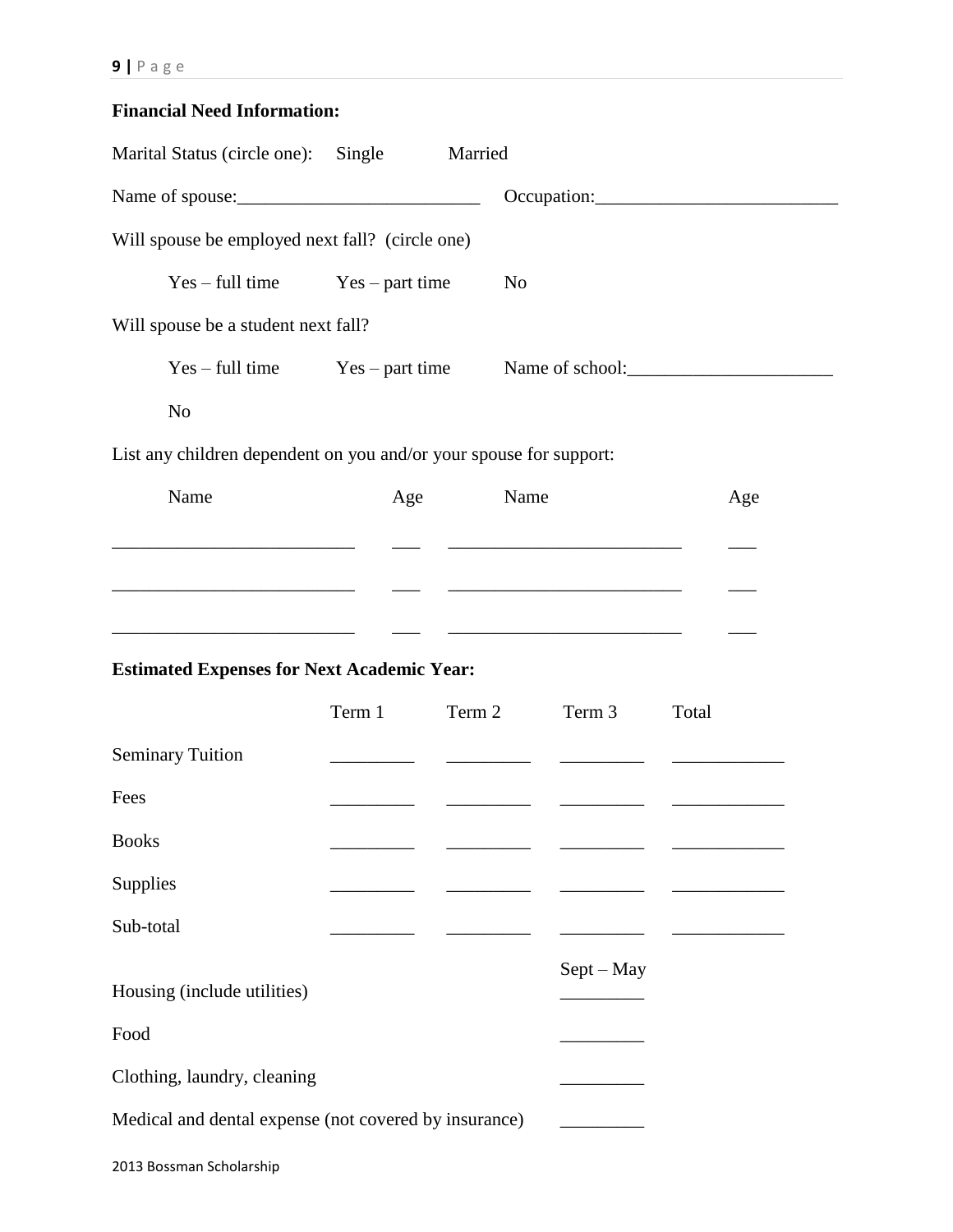| Recreation, incidentals and pledges                                                       |              |  |
|-------------------------------------------------------------------------------------------|--------------|--|
| Sub total                                                                                 | $Sept - May$ |  |
| Auto expenses: include payments, maintenance,<br>Operation, insurance, registration       |              |  |
| Other transportation                                                                      |              |  |
| Insurance premiums:<br>Life                                                               |              |  |
| Medical                                                                                   |              |  |
| Child care                                                                                |              |  |
| Other expense (specify)                                                                   |              |  |
| Sub total                                                                                 |              |  |
| <b>TOTAL ESTIMATED EXPENSES</b>                                                           |              |  |
| <b>Estimated Resources:</b>                                                               |              |  |
| Cash and other assets available next Sept. 1st from<br>Savings, employment, other sources | $Sept - May$ |  |
| Your income during academic year (after taxes)                                            |              |  |
| Spouse's income (after taxes)                                                             |              |  |
| Support from parents and other individuals                                                |              |  |
| Seminary grants and scholarships                                                          |              |  |
| Church support                                                                            |              |  |
| Loans                                                                                     |              |  |
| Other                                                                                     |              |  |
| Sub total                                                                                 |              |  |
| <b>TOTAL ESTIMATED RESOURCES</b>                                                          |              |  |
| UNMET NEED FOR NEXT ACADEMIC YEAR                                                         |              |  |

(Subtract Total Estimated Resources from Total Estimated Expenses)